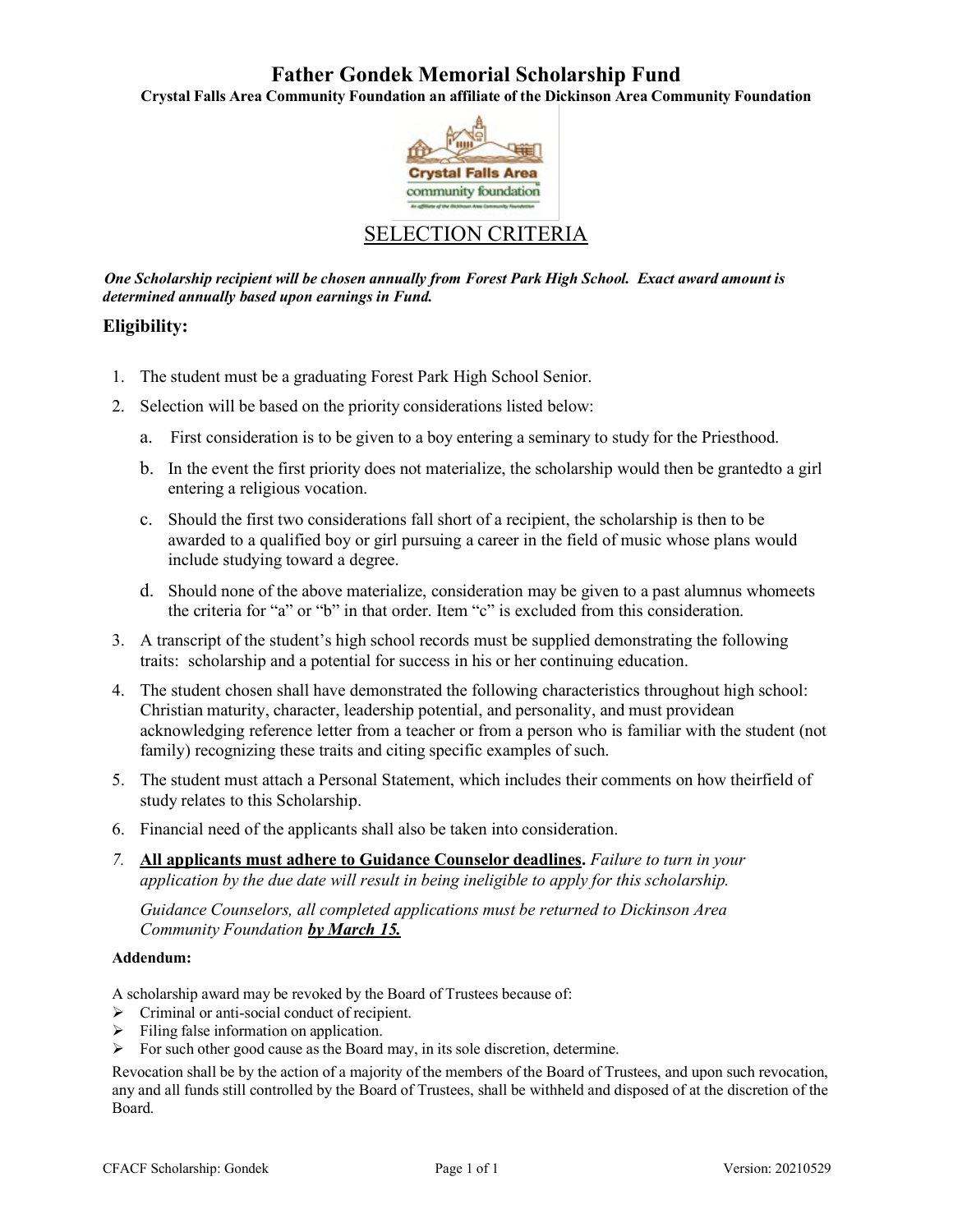

# *Father Gondek Memorial Scholarship*

**Crystal Falls Area Community Foundation Fund an affiliate of the Dickinson Area CommunityFoundation**

| <b>Date</b>                                                 |                                                                                                    |
|-------------------------------------------------------------|----------------------------------------------------------------------------------------------------|
| <b>Full Name</b>                                            |                                                                                                    |
| <b>Street Address</b>                                       |                                                                                                    |
| <b>City ST ZIP Code</b>                                     |                                                                                                    |
| Home & Cell Phone                                           |                                                                                                    |
| <b>E-Mail (Required)</b>                                    |                                                                                                    |
| GPA:                                                        |                                                                                                    |
| volunteer activities outside of school)                     | In what extra-curricular activities did you participate in? (Include both in-school activities and |
|                                                             |                                                                                                    |
|                                                             |                                                                                                    |
|                                                             |                                                                                                    |
|                                                             |                                                                                                    |
|                                                             |                                                                                                    |
|                                                             |                                                                                                    |
| Did you work during the school year? No                     | If yes, how many hours/week?                                                                       |
| Name of Seminary, College or University you plan to attend: |                                                                                                    |
| Have you applied for admission?                             |                                                                                                    |
| Have you been accepted?                                     |                                                                                                    |
| Intended field of study:                                    |                                                                                                    |
| Have you applied for other scholarships?                    |                                                                                                    |
|                                                             | Have you been granted a scholarship? If so, name of scholarship & amount:                          |
|                                                             |                                                                                                    |
|                                                             |                                                                                                    |
|                                                             |                                                                                                    |
|                                                             |                                                                                                    |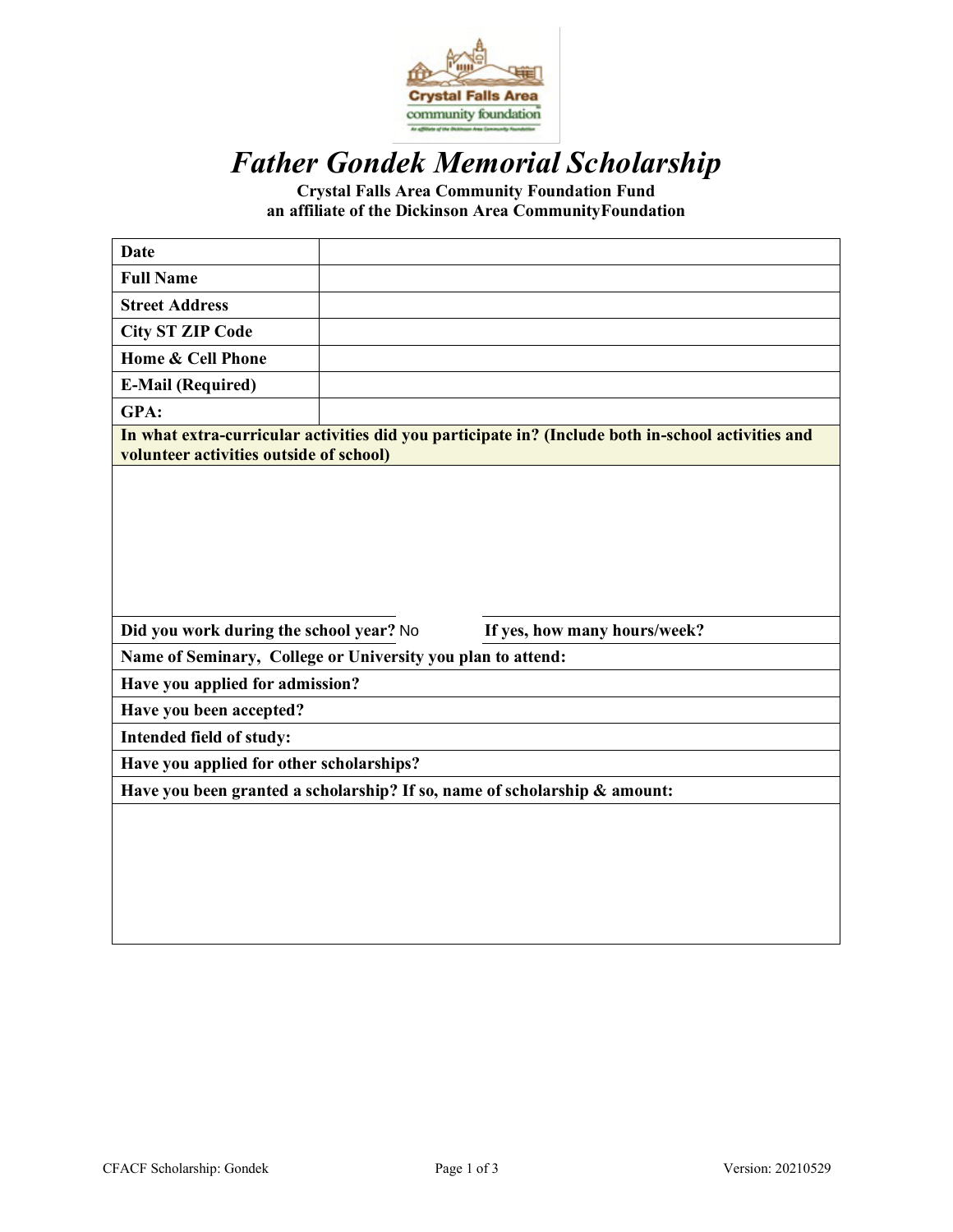

#### **Please include the following with the application:**

- 1. A personal statement which includes your comments on how your field of study relates to this scholarship.
- 2. An acknowledging reference letter from a teacher or a person who is familiar with you (not family) recognizing the following traits: Christian maturity, character, leadership potential and personality, citing specific examples.
- 3. Copy of high school transcripts.

#### **Application Deadline**

**All applicants must adhere to the Guidance Counselor deadlines**. Guidance counselors must forward applications to Dickinson Area Community Foundation by **March 15**.

#### **Agreement and Signature**

By submitting this application, I affirm that the facts set forth in it are true and complete. I understand any false statements, omissions, or other misrepresentations made by me on this application may result in rejection of this application.

| Name (printed)                                     |  |
|----------------------------------------------------|--|
| Signature                                          |  |
| Date                                               |  |
| <b>Parent Application Form</b>                     |  |
| Name of parent or guardian<br>completing thisform: |  |
| Home address:                                      |  |
| Phone:                                             |  |
| Email Address:                                     |  |

**Do you have any dependents other than your own family or other extenuating circumstances that should be considered? If yes, please explain:**

**Note here any statements you may wish to make which assist the scholarship selection committee in consideration of the applicant:**